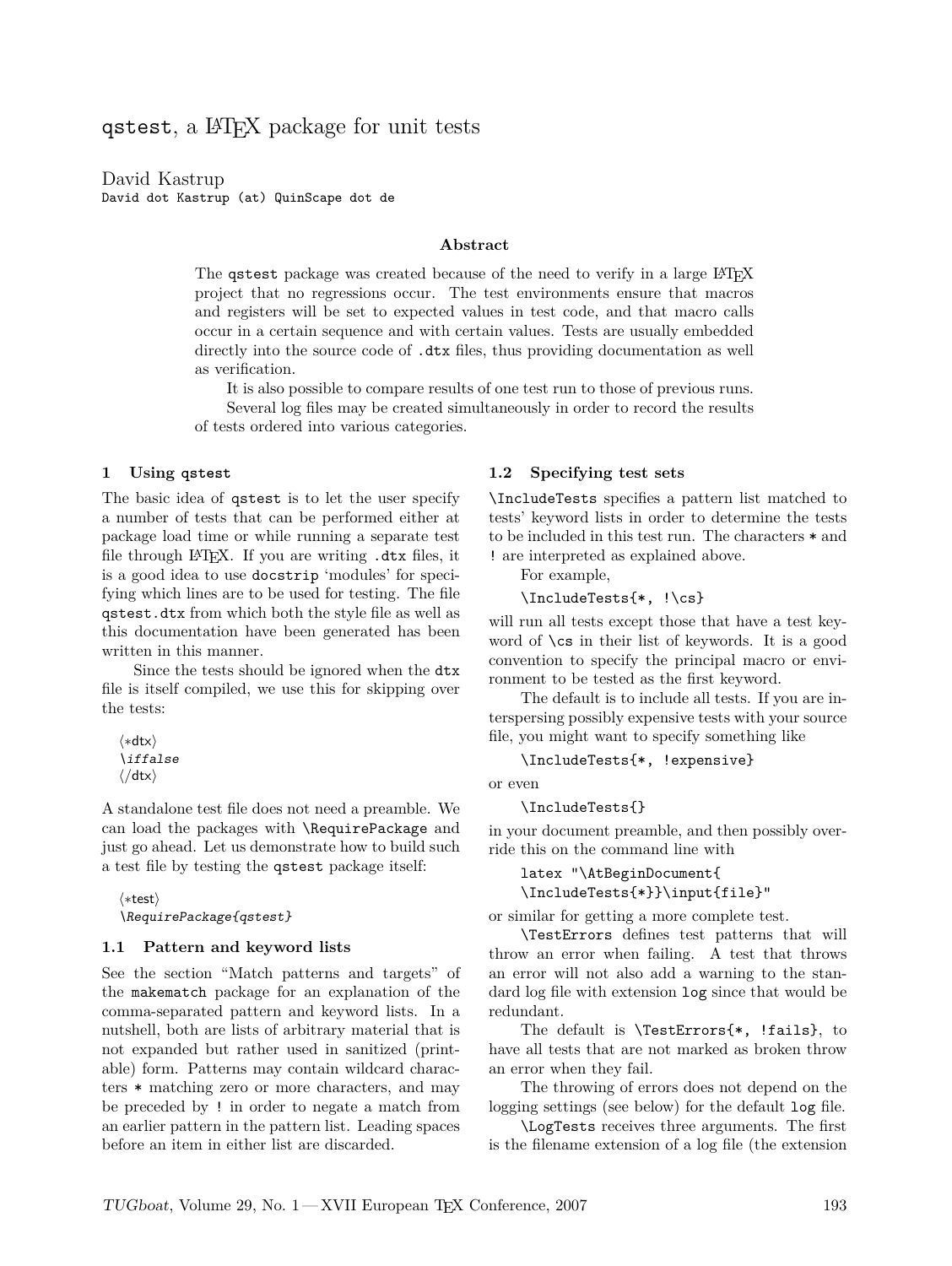log is treated specially and uses package warning and info commands to log test failures and passes, respectively). The second is a keyword list that indicates which passed tests are to be logged. The third is a keyword list specifying which failed tests are to be logged. Let us open a file logging everything:

\LogTests{lgout}{\*}{\*}

The choice of lgout is made to make it possible to also have lgin for comparison purposes: the latter would be an lgout file from a previous, 'definitive run', renamed and checked into version control, for the sake of being able to compare the log output from different versions.

An already open log file stays open and just changes what is logged. By default, the standard log (pseudo-)file is already open and logs everything.

Passed and failed tests are not completely symmetric with regard to logging: test failures are logged and/or indicated on the individual failed assertions, while a successful test is only logged and/ or indicated in summary.

With \LogClose you can explicitly close a log file if you want to reread it in the course of processing, or call an executable that would process it. The standard file with extension log will not actually get closed and flushed if you do this (though logging would stop on it), but all others might. An actual example for this follows after the tests. You can reopen a closed log file using \LogTests. It will then get rewritten from the beginning (with the exception of the standard log file, of course).

# **1.3 The tests**

Tests are performed within the qstest environment. The environment gets two arguments. The first is the name of the test recorded in the log file. The second is a list of test keywords used for deciding which tests are performed and logged.

Before delving into the details of what kind of tests you can perform in this environment, we list the various commands that are given patterns and thus control what kind of tests are performed and logged.

\Expect is the workhorse for checking that values, dimensions, macros and other things are just what the test designer would expect them to be.

This macro basically receives two brace-delim-ited arguments<sup>[1](#page-1-0)</sup> and checks that they are equal after being passed through \def and sanitized. This means that you can't normally use # except when followed by a digit (all from 1 to 9 are allowed) or #. If you precede one of those arguments with \* it gets passed through \edef instead of \def. There may also be additional tokens like \expandafter before the opening brace. Note that the combination of \edef and \the\*token variable*\ can be used to pass through  $\#$  characters without interpretation.  $\varepsilon$ -T<sub>E</sub>X provides a similar effect with \unexpanded. So if you want to compare a token list that may contain isolated hash characters, you can do so by writing something like

```
h∗etexi
\begin{qstest}{# in isolation}
               {\Epsilon, #, \text{unexpanded}}\text{bbs0}{# and #}
  \Expect*{\the\toks0}
          *{\unexpanded{# and #}}
\end{qstest}
h/etexi
```
Since the sanitized version will convert # macro parameters to the string ##, you might also do this explicitly (and without  $\varepsilon$ -T<sub>EX</sub>) as

```
\begin{qstest}{# in isolation 2}
               {\{ \&expect, #, \&string\}}\text{bbs0}{# and #}
  \Expect*{\the\toks0}
         *{\string#\string#
            and \string#\string#}
\end{qstest}
```
If the token register is guaranteed to contain only 'proper' # characters that are followed by either another # or a digit, you can let the normal interpretation of a macro parameter for \def kick in and use this as

```
\begin{qstest}{# as macro parameter}
                \{ \Epsilon \neq t, \# \}\text{0}{\def\xxx#1{}}\Expect\expandafter{\the\toks0}
                        \{\det\xxx#1{\}\}\end{qstest}
```
In this manner, #1 is interpreted (and sanitized) as a macro parameter on both sides, and consequently no doubling of # occurs.

Before the comparison is done, both arguments are sanitized, converted into printing characters with standardized catcodes throughout.[2](#page-1-1) A word of warning: both sanitization as well as using \meaning still depend on catcode settings, since single-letter control sequences (made from a catcode 11 letter) are followed by a space, and other singlecharacter control sequences are not. For this reason,

<span id="page-1-0"></span><sup>1</sup> The arguments are collected with a token register assignment. This gives several options for specifying them, including giving a token register without braces around it. It also makes it possible to precede the balanced text with \expandafter and similar expandable stuff.

<span id="page-1-1"></span><sup>2</sup> Spaces get catcode 10, all other characters catcode 12.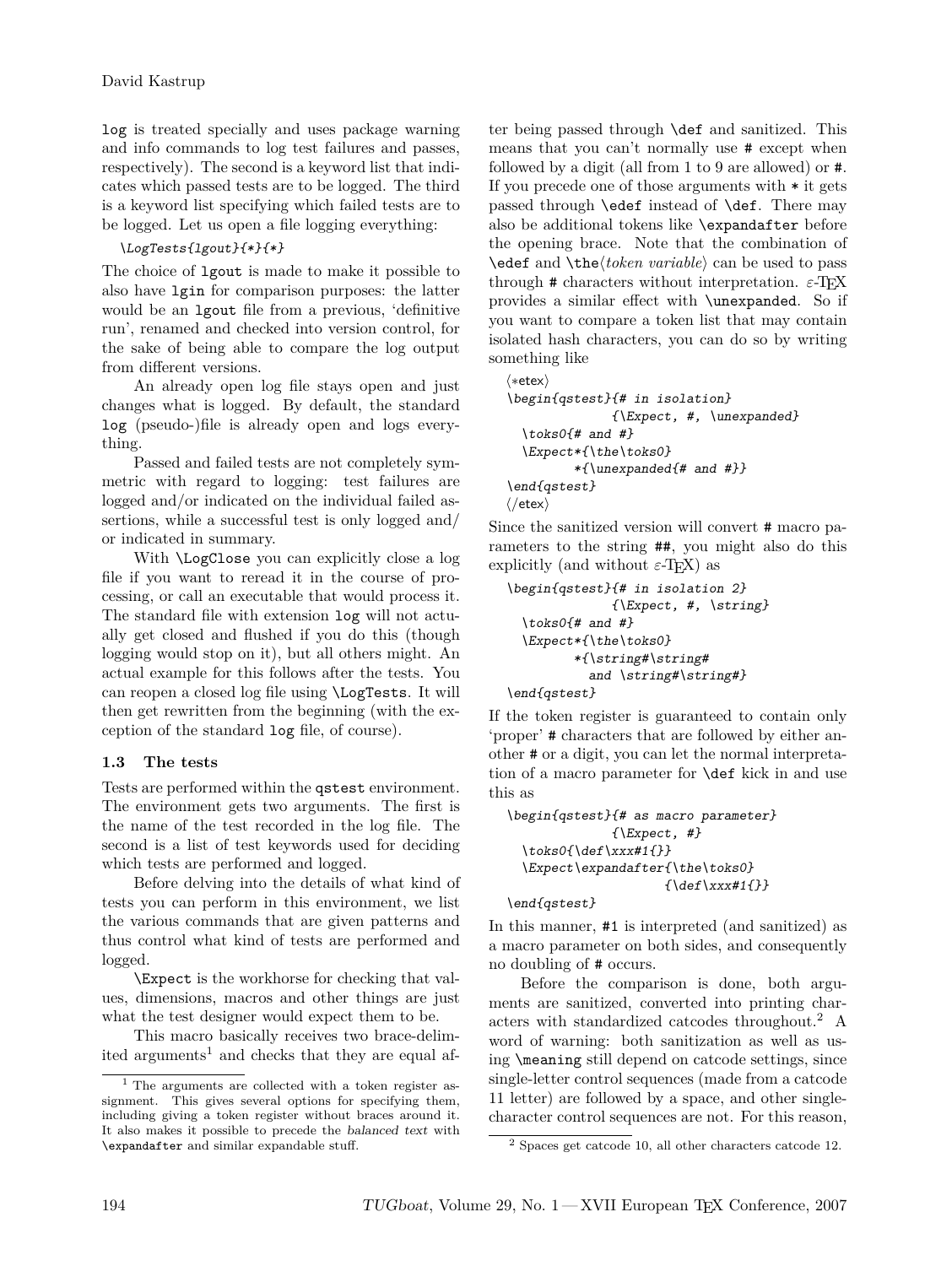a standalone test file for LATEX class or package files will usually need to declare

#### \makeatletter

in order to make '@' a letter, as is usual in such files.

All of the following expectations would turn out correct:

```
\begin{qstest}{Some LaTeX definitions}
               {\Expect}
  \Expect*{\meaning\@gobble}
          \{\lambda 1ong macro:#1->}
  \Expect*{\the\maxdimen}
          {16383.99998pt}
\end{qstest}
```
Note that there is no way to convert the contents of a box into a printable rendition, so with regard to boxes, you will mostly be reduced to checking that the box dimensions meet expectations.

### **1.4 Expecting** ifthen **conditions**

\ExpectIfThen is used for evaluating a condition as provided by the ifthen package. See its docs for the kind of condition that is possible there. You just specify one argument: the condition that you expect to be true. Here is an example:

```
\RequirePackage{ifthen}
\begin{qstest}{\ExpectIfThen}
              {\ExpectIfThen}
 \ExpectIfThen{
     \lengthtest
       {\maxdimen=16383.99998pt}\AND
        \maxdimen>1000000000}
\end{qstest}
```
### **1.5 Dimension ranges**

\InRange checks not whether some dimension is exactly equal to some value, but rather within some range. We do this by specifying as the second argument to \Expect an artificial macro with two arguments specifying the range in question. This will make \Expect succeed if its first argument is in the range specified by the two arguments to \InRange.

The range is specified as two T<sub>EX</sub> dimens. If you use a dimen register and you want to have a possible error message display the value instead of the dimen register, you can do so by using the \* modifier before \InRange (which will cause the value to be expanded before printing and comparing) and put \the before the dimen register since such registers are not expandable by themselves.

Here are some examples:

```
\begin{qstest}{\InRange success}
              {\InRange}
 \dimen@=10pt
 \Expect*{\the\dimen@}
```

```
\InRange{5pt}{15pt}
 \Expect*{\the\dimen@}
         \InRange{10pt}{15pt}
 \Expect*{\the\dimen@}
         \InRange{5pt}{10pt}
\end{qstest}
\begin{qstest}{\InRange failure}
              {\InRange, fails}
 \dimen@=10pt \dimen@ii=9.99998pt
 \Expect*{\the\dimen@}
          \InRange{5pt}{\dimen@ii}
 \dimen@ii=10.00002pt
 \Expect*{\the\dimen@}
         *\InRange{\the\dimen@ii}{15pt}
\end{qstest}
```
\NearTo requires *ε*-TEX's arithmetic and so will not be available for versions built without  $\varepsilon$ -T<sub>EX</sub> support. The macro is used in lieu of an expected value and is similar to \InRange in that it is a pseudovalue to be used for the second argument of \Expect. It makes \Expect succeed if its own mandatory argument is close to the first argument from \Expect, where closeness is defined as being within 0.05pt. This size can be varied by specifying a different one as optional argument to \NearTo. Here is a test:

```
h∗etexi
```

```
\begin{qstest}{\NearTo success}
              {\NearTo}
  \dimen@=10pt
  \Expect*{\the\dimen@}
         \NearTo{10.05pt}
  \Expect*{\the\dimen@}
         \NearTo{9.95pt}
  \Expect*{\the\dimen@}
         \NearTo[2pt]{12pt}
  \Expect*{\the\dimen@}
         \NearTo[0.1pt]{9.9pt}
\end{qstest}
\begin{qstest}{\NearTo failure}
              {\NearTo, fails}
  \dimen@=10pt
  \Expect*{\the\dimen@}
         \NearTo{10.05002pt}
  \Expect*{\the\dimen@}
         \NearTo[1pt]{11.00001pt}
\end{qstest}
h/etexi
```
### **1.6 Saved results**

The purpose of saved results is to be able to check that the value has remained the same over multiple passes. Results are given a unique label name and are written to an auxiliary file where they can be read in for the sake of comparison. One can use the normal aux file for this purpose, but it might be preferable to use a separate dedicated file. That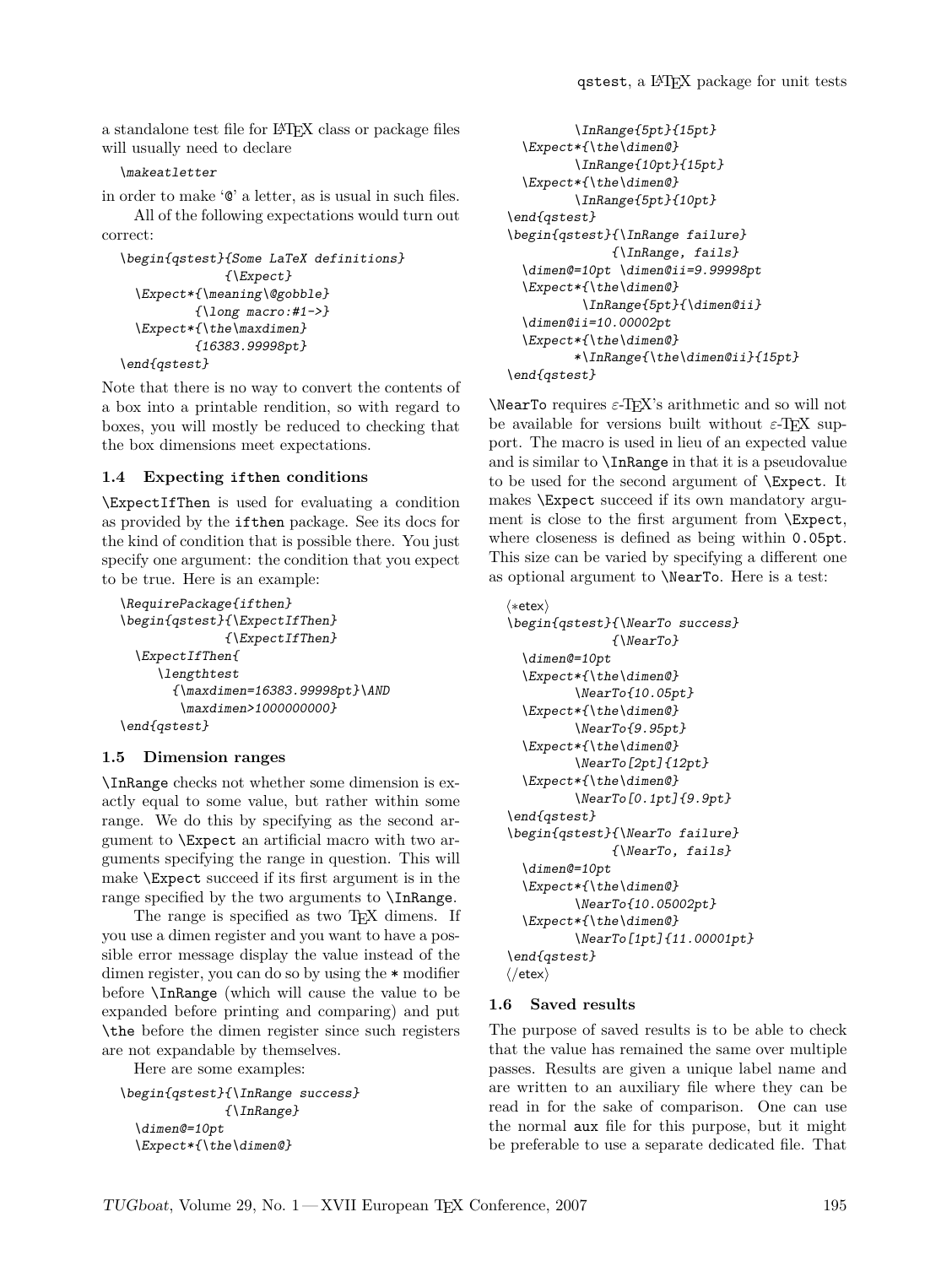way it is possible to input a versioned *copy* of this file and have a fixed point of reference rather than the last run.

While the aux file is read in automatically at the beginning of the document, this does not happen with explicitly named files. You have to read them in yourself, preferably using

\InputIfFileExists

{filename}{}{}

so that no error is thrown when the file does not yet exist.

\SaveValueFile gets one argument specifying which file name to use for saving results. If this is specified, a special file is opened. If **\SaveValueFile** is not called, the standard aux file is used instead, but then you can only save values after \begin{document}. \jobname.qsout seems like a useful file name to use here (the extension out is already in use by pdfT<sub>F</sub>X).

#### \begin{qstest}{\SavedValue} {\SavedValue} \SaveValueFile{\jobname.qsout}

If this were a real test instead of just documentation, we probably would have written something like

### \InputIfFileExists {\jobname.qsin}{}{}

first in order to read in values from a previous run. The given file would have been a copy of a previous qsout file, possibly checked into version control in order to make sure behavior is consistent across runs. If it is an error to not have such a file (once you have established appropriate testing), you can just write

# \input{\jobname.qsin}

instead, of course.

\CloseValueFile takes no argument and will close a value save file if one is open (using this has no effect if no file has been opened and values are saved on the aux file instead). We'll demonstrate use of it later. It is probably only necessary for testing qstest itself (namely, when you read in saved values in the same run), or when you do the processing/comparison with a previous version by executing commands via TEX's \write18 mechanism.

\SaveValue gets the label name as first argument. If you are using the non-ε-T<sub>E</sub>X version, the label name gets sanitized using \string and so can't deal with non-character material except at its immediate beginning. The *ε*-TEX version has no such constraint.

The second argument is the same kind of argument as \Expect expects, namely something suitable for a token register assignment which is passed through  $\def$  if not preceded by  $*$ , and by  $\def$  if preceded by \*. The value is written out to the save file where it can be read in afterwards.

Let us save a few values under different names now:

```
\SaveValue{\InternalSetValue}
         *{\meaning\InternalSetValue}
\SaveValue{\IncludeTests}
         *{\meaning\IncludeTests}
\SaveValue{whatever}
         *{3.1415}
\SaveValue{\maxdimen}
         *{\the\maxdimen}
```
A call to \InternalSetValue is placed into the save file for each call of \SaveValue. The details are not really relevant: in case you run into problems while inputting the save file, it might be nice to know.

\SavedValue is used for retrieving a saved value. When used as the second argument to \Expect, it will default to the value of the first argument to \Expect unless it has been read in from a save file. This behavior is intended for making it easy to add tests and saved values and not get errors at first, until actually values from a previous test become available.

Consequently, the following tests will all turn out true before we read in a file, simply because all the saved values are not yet defined and default to the expectations:

```
\Expect{Whatever}
       \SavedValue{\InternalSetValue}
\Expect[\IncludeTests]{Whatever else}
         \SavedValue{\IncludeTests}
\Expect[whatever]{2.71828}
         \SavedValue{whatever}
\Expect[undefined]{1.618034}
         \SavedValue{undefined}
```
After closing and rereading the file, we'll need to be more careful with our expectations, but the last line still works since there still is no saved value for "undefined".

```
\CloseValueFile
 \input{\jobname.gsout}
 \Expect*{\meaning\InternalSetValue}
          \SavedValue{\InternalSetValue}
 \Expect[\IncludeTests]
         *{\meaning\IncludeTests}%
         \SavedValue{\IncludeTests}
 \Expect[whatever]{3.1415}
         \SavedValue{whatever}
 \Expect[undefined]{1.618034}
         \SavedValue{undefined}
\end{qstest}
```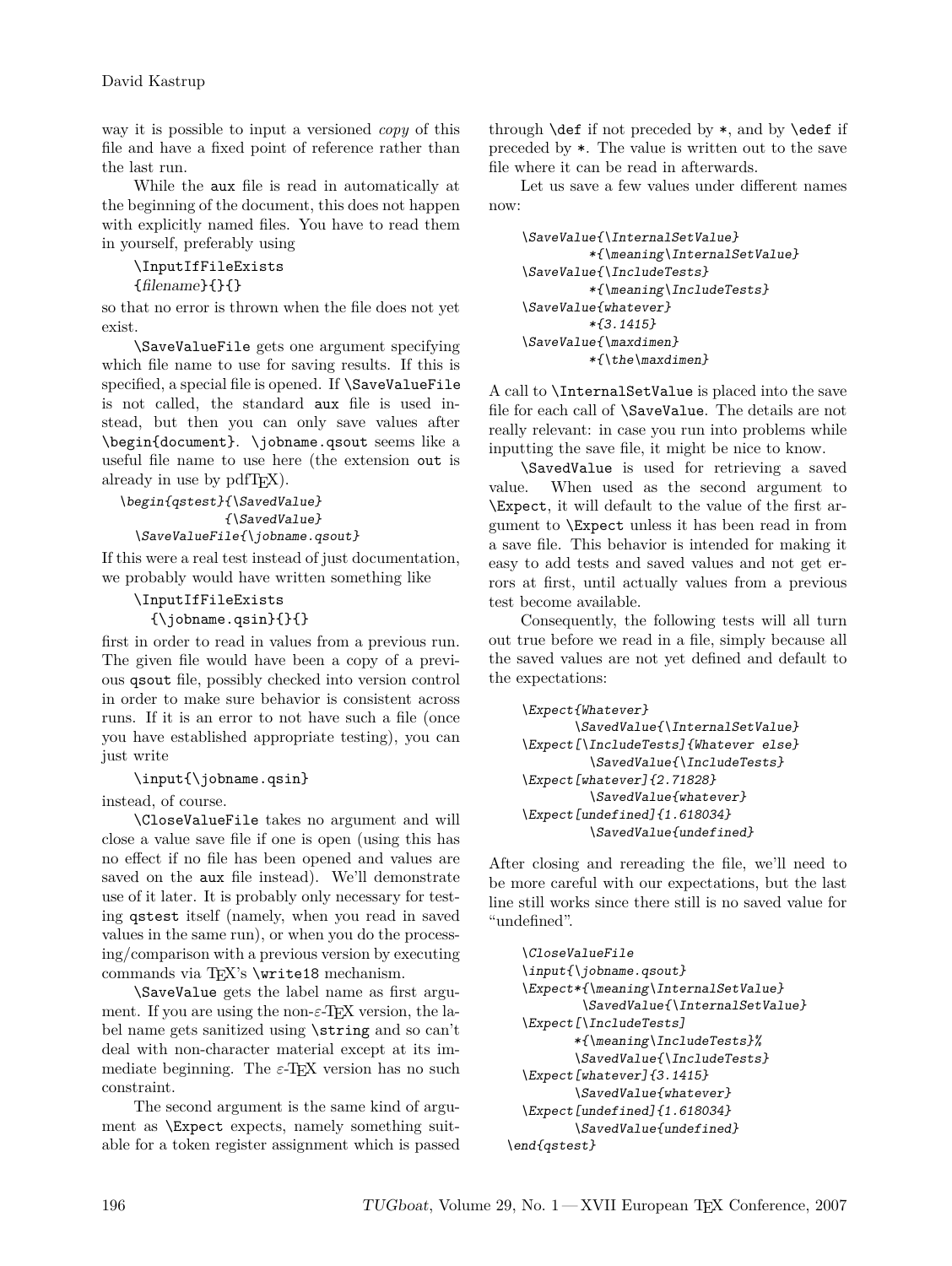Now let's take the previous tests which succeeded again and let them fail now that the variables are defined:

```
\begin{qstest}{\SavedValue failure}
              {\SavedValue,fails}
 \Expect{Whatever}
         \SavedValue{\InternalSetValue}
 \Expect[\IncludeTests]{Whatever else}
         \SavedValue{\IncludeTests}
  \Expect{2.71828}\SavedValue{whatever}
\end{qstest}
```
## **1.7 Checking for call sequences**

The environment ExpectCallSequence tells the test system that macros are going to be called in a certain order and with particular types of arguments.

It gets as an argument the expected call sequence. The call sequence contains entries that look like a macro definition: starting with the macro name followed with a macro argument list and a brace-enclosed substitution text that gets executed in place of the macro. The argument list given to this macro substitution will get as its first argument a macro with the original definition of the control sequence, so you can get at the original arguments for this particular macro call starting with #2. As a consequence, if you specify no arguments at all and an empty replacement text for the substitution, the original macro gets executed with the original arguments.

\CalledName: if you want to get back from the control sequence with the original meaning in #1 to the original macro name, you can use \CalledName on it. This will expand to the original control sequence *name*, all in printable characters fit for output or typesetting in a typewriter font (or use in \csname), but without the leading backslash character. You can get to the control sequence itself by using

#### \csname \CalledName#1\endcsname

and to a printable version including backslash by using

### \expandafter \string \csname \CalledName#1\endcsname

Going into more detail, a substitution function is basically defined using

\protected \long \def

so it will not usually get expanded except when hit with \expandafter or actually being executed. Note that you can't use this on stuff that has to work at expansion time. This works mainly with macros that would also be suitable candidates for \DeclareRobustCommand.

It is also a bad idea to trace a conditional in this manner: while the substitution could be made to work when being executed, it will appear like an ordinary macro when being skipped, disturbing the conditional nesting.

Only macros occuring somewhere in the call sequence will get tracked, other macros are not affected. The environment can actually get nested, in which case the outer sequences will get tracked independently from the inner sequence.

Thus, ExpectCallSequence can be used in order to spoof, for example, both input consuming and output producing macros without knowing the exact relationship of both.

Apart from specifying macro calls, the call sequence specification can contain the following characters that also carry a special meaning:

' If this is set in the call sequence, it places the initial parsing state here. This will make it an error if non-matching entries occur at the start of the sequence, which otherwise is effectively enclosed with

## .{ $}*(\langle sequence \rangle)$ .}\*

meaning that nonmatching entries before the first and after the last matching item of the sequence are ignored by default (this makes it closer to normal regexp matchers). Since the matching will then start at ', you can put macros before that position that you want to be flagged if they occur in the sequence, even when they are mentioned nowhere else (macros which would be an error if actually called). Also available as the more customary ^ character, but that tends to behave worse in LAT<sub>EX</sub>-aware editors.

- ' This indicates the last call sequence element to be matched. If any traced macros appear after this point, an error will get generated. Any immediately following call sequence entries will not get reached.
- . A single dot indicates a wildcard: any of the tracked control sequences might occur here. You still have to follow this with macro arguments and a braced replacement text. Wildcards are considered as a fallback when nothing else matches.
- (**. . .** ) Parens may be used for grouping alternatives and/or combining items for the sake of repeating specifications, of which there are three:
- ? If a question mark follows either a macro call, wildcard call, parenthesized group, or call sequence end, the item before it is optional.